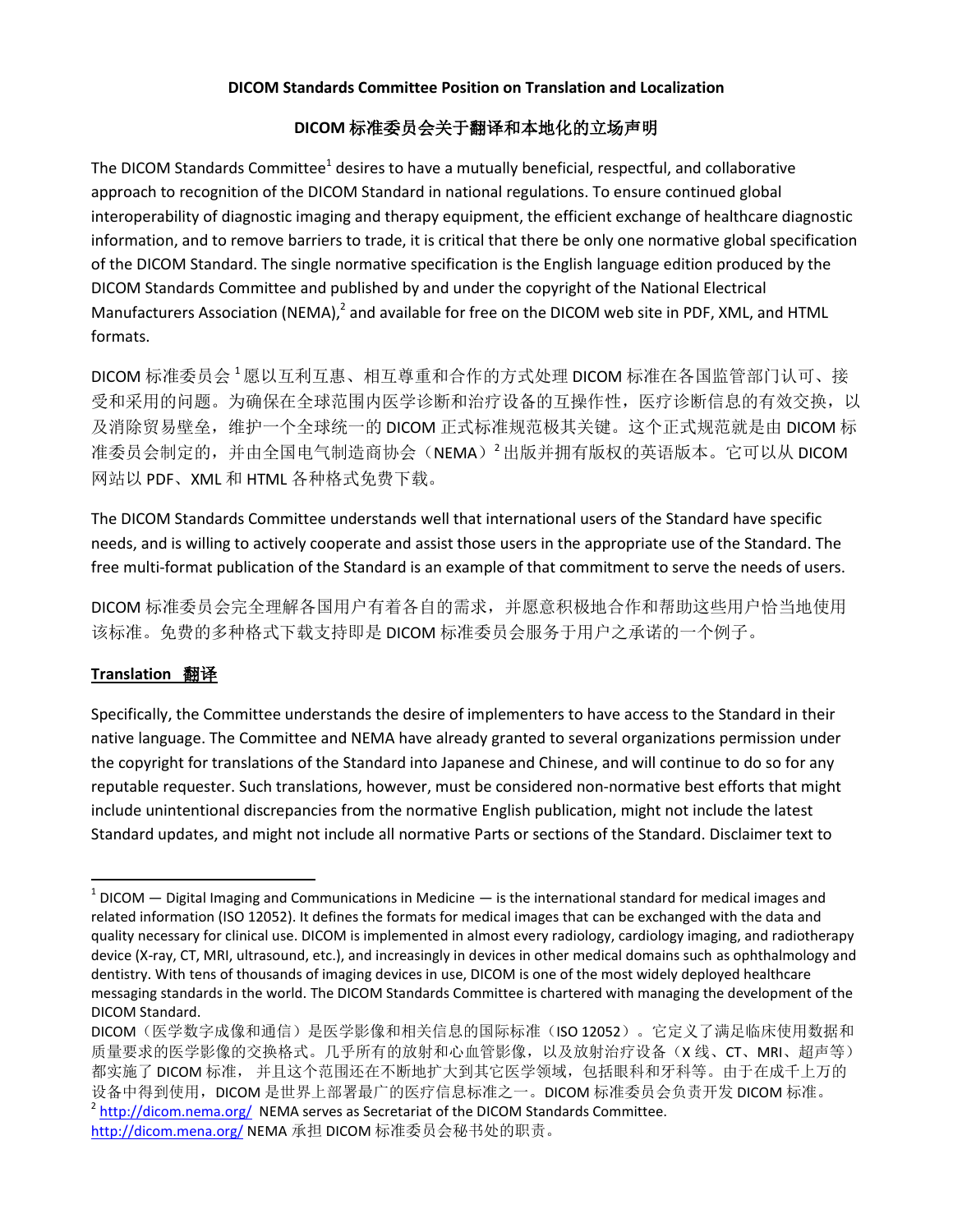that effect is shown in the Annex to this statement. Translations shall not include intentional deviations from the meaning of the normative English publication.

特别地,委员会理解标准的实施者(如开发工程师)希望能使用他们母语来阅读标准规范。委员会和 NEMA 已经根据版权协议授权若干组织把 DICOM 标准翻译成日文和中文,并会继续为具有良好信誉的 需求者提供这种授权。然而,这些翻译版本只能视作标准文本翻译的最佳努力而非正式文本:翻译文本 仍可能含有与标准的正式英文出版版本的差异(尽管这些差异并非翻译者故意所为);翻译文本可能不 与正式标准的最近更新同步;翻译文本可能不完全,不包括正式标准的所有部分和章节。为陈述上述的 各种影响,翻译文本应包括一个免责声明,文字见本文附件。翻译版本不应含有与正式英文出版版本故 意的偏差。

Organizations interested in developing and publishing such a translation must request prior permission from NEMA, which holds the Intellectual Property / Copyright on behalf of the DICOM Standards Committee.

任何有兴趣翻译 DICOM 标准和出版 DICOM 标准翻译版的组织必须事先取得 NEMA 的许可。MENA 代表 DICOM 标准委员会拥有相关的知识产权和版权。

The Committee is open to publishing such translations on the DICOM web site in the same format as, and with hyperlink cross-references to, the official English language version to facilitate use of both the Standard and the translations by non-English speakers. This also allows the translation to be updated in an agile process, rather than being codified in an inherently out of date hardcopy edition.

委员会对在 DICOM 网站以正式英文出版版本相同的格式并与之以超链接(hyperlink)相连的方式公开 发布这些翻译文本持开放的态度,方便非英文用户同时使用正式的英语版本和翻译文本。这也使翻译文 本能以快捷(agile)的方式更新,而不是一个可能的过时固定译本。

### **Localization for National or Regional Requirements** 为支持国家和地区需求的本地化

The Committee also understands that there are national or regional requirements related to language, local administrative and medical practices. DICOM is designed to address these needs, and has demonstrated this capability through its worldwide implementation.

委员会也理解不同国家和地区存在和语言、当地管治和医疗实践有关的需求。DICOM 的设计考虑到了 这些需求,并在全世界各地的实施中已经证明了这种能力。

National or Regional bodies may produce separate specifications that reference the DICOM Standard and further constrain the options available in the Standard in order to promote more seamless interoperability in their context. The Committee has actively cooperated with organizations such as Integrating the Healthcare Enterprise (IHE) in specifying such constraining profiles, and national bodies have often added requirements such as support for specific character sets as allowed by the Standard. It is important that these additional constraints not change or deviate from the normative requirements of DICOM, and their documentation should clearly identify the source authority for those requirements. The Committee advises publishing such national or regional requirements in a separate specification document to highlight those requirements for implementers, facilitating accurate compliance.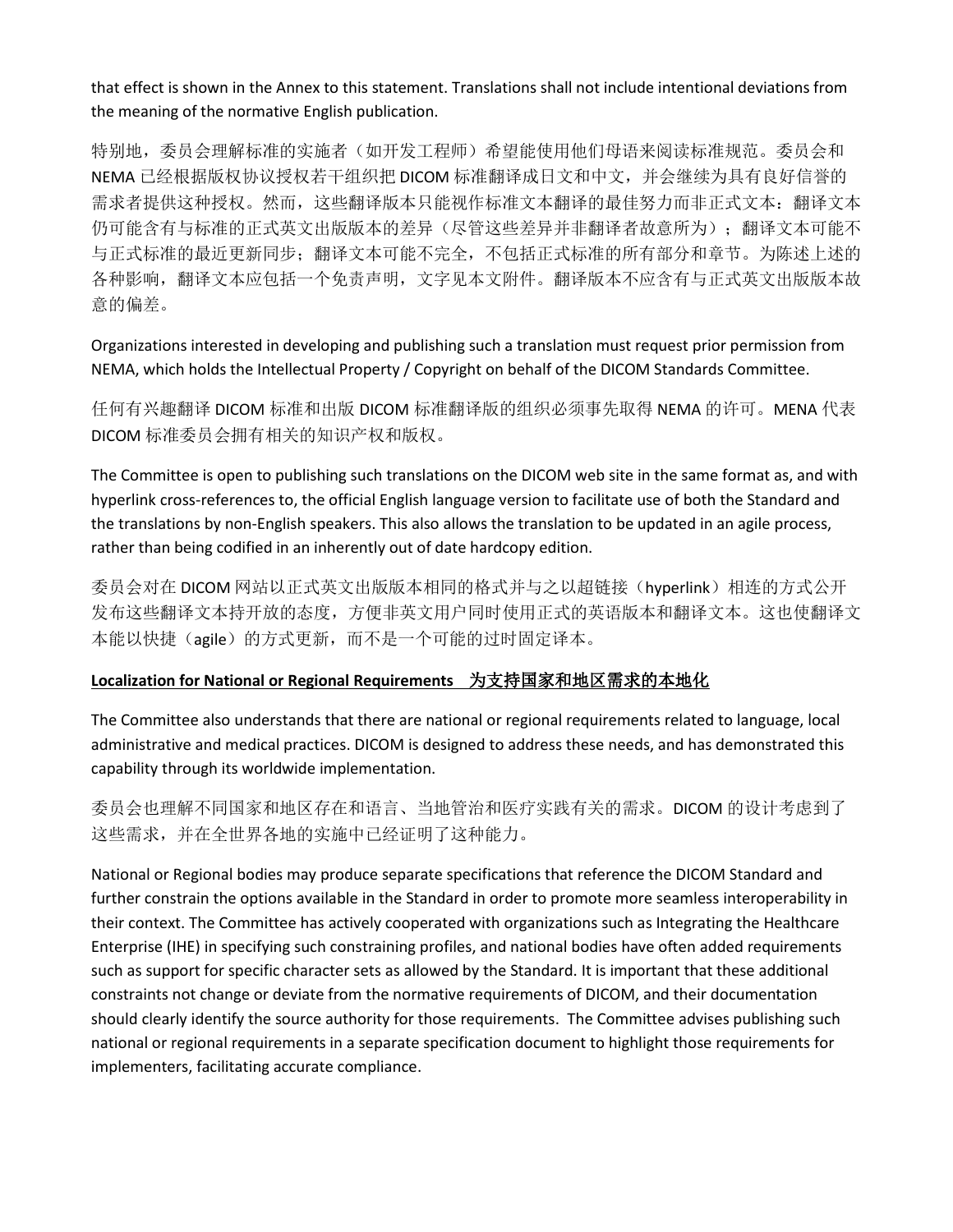不同国家和地区的标准机构可以制定自己的规范,引用 DICOM 标准并进一步约束标准中提供的选项, 以在他们具体的应用场景中促进和提升无缝互操作性。委员会已经积极地和其它组织,例如 IHE 展开合 作制定这样的约束规范。国家和地区标准机构常常在此类规范文档中再加上一些要求,例如在标准允许 的范围指定专门的文字字符集,以满足当地需求。重要的是这些附加的约束不能改变或偏离 DICOM 标 准的正式规范。规范文档应当明确标示是哪些职权机构要求加入这些要求。DICOM 标准委员会建议将 国家和地区的附加要求以独立文档出版,这样有助于向实施者突出这些要求,有利于准确表达标准符合 性。

### **Continuous Maintenance** 标准的维护

The DICOM Standards Committee is proud of its record of responsiveness through the DICOM maintenance process to the evolving real-world needs of implementers. It welcomes Change Proposals from any source that identifies an issue with the normative requirements or editorial explanations of the Standard, and particularly welcomes requests for clarification from translators, who need clear understanding of the meaning. The Committee processes approximately 10 major Supplements and 100 Change Proposals every year, and updates the published edition several times each year.

DICOM 标准委员会通过 DICOM 维护程序对实施者们不断提出的需求做出响应,显示了对现实世界中所 产生需求的有效应对。标准委员会欢迎任何人和任何机构提出修改提议(Change Proposal)报告标准规 范或文字解释中的问题,尤其欢迎标准文本的翻译者为清晰理解标准含义所提的澄清要求。标准委员会 每年大约处理 10 个左右标准功能内容方面的增补(supplement),100 个左右的修改提议,并且每年 数次发布更新的标准的正式英语版本。

Maintaining synchronization between a translation and the normative edition is difficult, which is why translations are considered informative and claims of product conformance to the DICOM Standard must claim conformance to the official NEMA publication of the Standard.

维护标准的翻译文本和正式英语版本的同步不是一件容易的事。这就是为什么翻译文本只能作为资料性 质的信息,而产品对 DICOM 标准的符合性声明必须使用由 NEMA 出版的 DICOM 标准正式英语版本的原 因。

Products may additionally assert conformance to additional national or regional requirements, profiles, or implementation guides, but such assertions are supplemental to conformance to the DICOM Standard.

除了对 DICOM 标准的符合,产品也可以再声明对附加在 DICOM 标准之上或基于 DICOM 标准的国家和 地区标准机构的要求、集成规范和实施指导的符合。但这些遵从性声明应视作对于 DICOM 标准符合性 的增补。

# **Conclusion** 结论

Since its first publication in 1993, DICOM has revolutionized the practice of radiology worldwide, allowing the replacement of film with a fully digital workflow, and creating a global market for medical imaging equipment and services. This has been accomplished by ensuring a single international standard for imaging interoperability, so that local interoperability requirements can be addressed without imposing a barrier to products from any country being accepted in any market, and so that medical images acquired anywhere are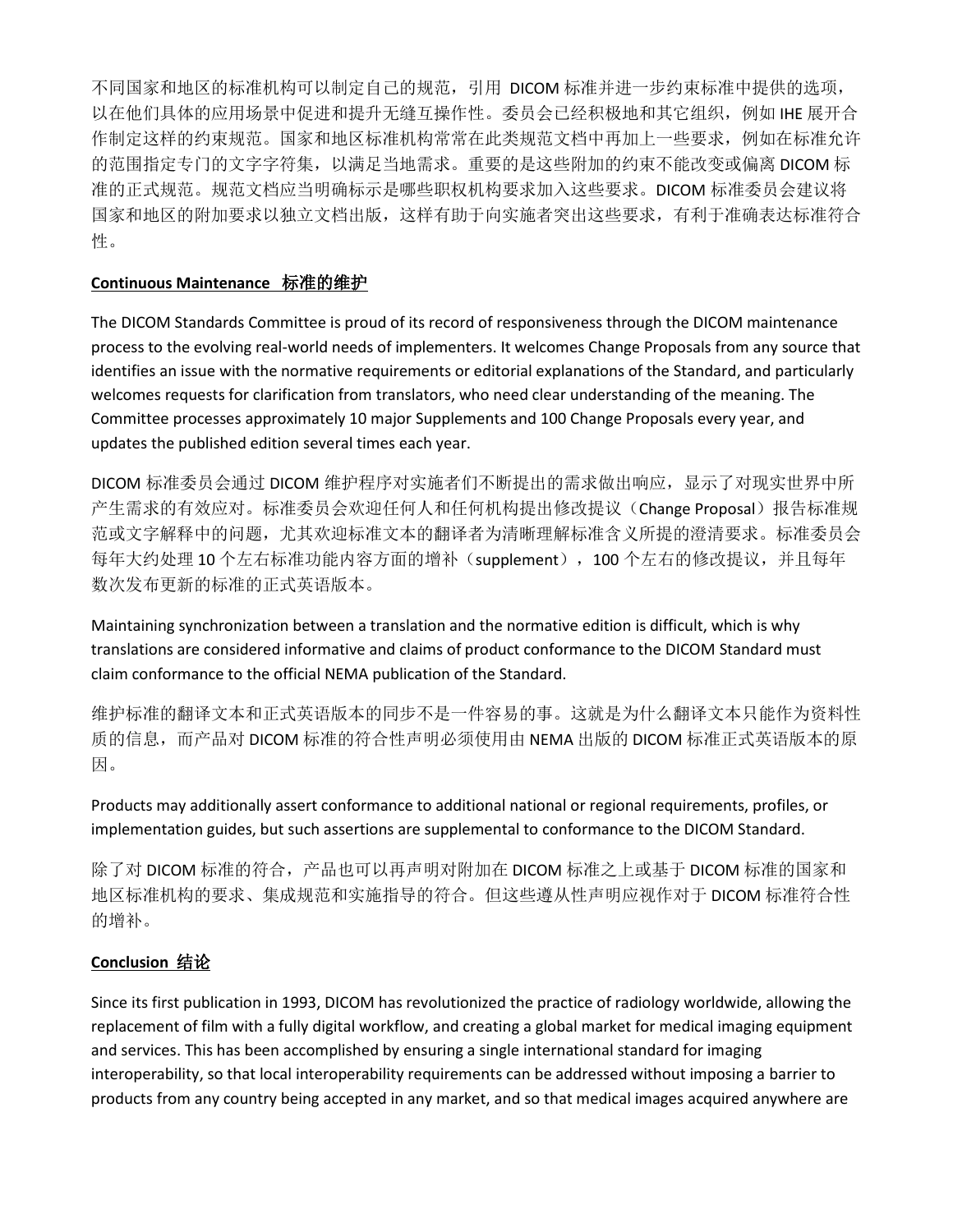clinically usable everywhere. The DICOM Standards Committee is committed to ensuring that all implementers have the information necessary to implement products conformant to the Standard.

自从 1993 年首版发布以来,DICOM 促进了全球放射诊断医疗实践的革命性的变化:医用胶片已经全面 为全数字化的工作流程所替代,一个全球性的医疗影像设备和服务的市场已经形成。而这一切有赖于影 像互操作性的单一国际标准,这个统一的框架使我们可以解决本地的互操作性问题而无须对产品引入妨 碍它们进入全球其它市场的障碍,在任何地方获取的医学影像可以在任何其它地方用于医学诊断。 DICOM 标准委员会承诺所有的实施者都能得到使他们产品遵从 DICOM 标准所必要的信息。

# **Annex - Disclaimer Statement** 附录 **–**免责声明

After requesting and receiving permission from the DICOM Standard Committee to publish a translation of the DICOM Standard, a condition of publication will be that the following text shall be included, in English and in the translated language, on a cover page of each translated document:

在向 DICOM 标准委员会申请和取得出版 DICOM 标准翻译版的许可后,出版条件之一是翻译文本的首页 必须以英语和相应的翻译文本文语言包含以下文字:

DICOM is the worldwide Standard for medical imaging and related information. It is published and copyright by the National Electrical Manufacturers Association (NEMA). The normative DICOM Standard is published in English, and is available free on the official website at http://dicom.nema.org/standard.html.

DICOM 是医学影像和相关信息的全球标准。它由全国电气制造商委员会(NEMA)出版并拥有版 权。DICOM 标准可以从以下网页链接获取: <http://dicom.nema.org/standard.html>。

This document is a translation prepared by *<name of translating organization>* under agreement with NEMA, with the intention to help *<language>* readers understand the DICOM Standard more readily.

本文由〈翻译机构的名称〉在 NEMA 授权下翻译出版,帮助〈翻译的语言〉读者更好地理解 DICOM 标准。

This translation represents a "best effort"; however, differences in meaning may exist between this translation and the normative DICOM Standard. Further, the DICOM Standard is under continuous maintenance and extension, so readers should expect that there are changes that are not reflected in this translation.

我们尽了最大的努力准确地翻译 DICOM 标准。然而,文本中依然可能存在和 DICOM 标准的英 语正式版本之间在语意上差别。另外,DICOM 标准在不断的维护和扩展中,读者应当理解本翻 译文本可能并不包含 DICOM 标准所有的更新。

In the event of any difference between this translation and the DICOM Standard published in English by NEMA, the English version is normative and takes precedence.